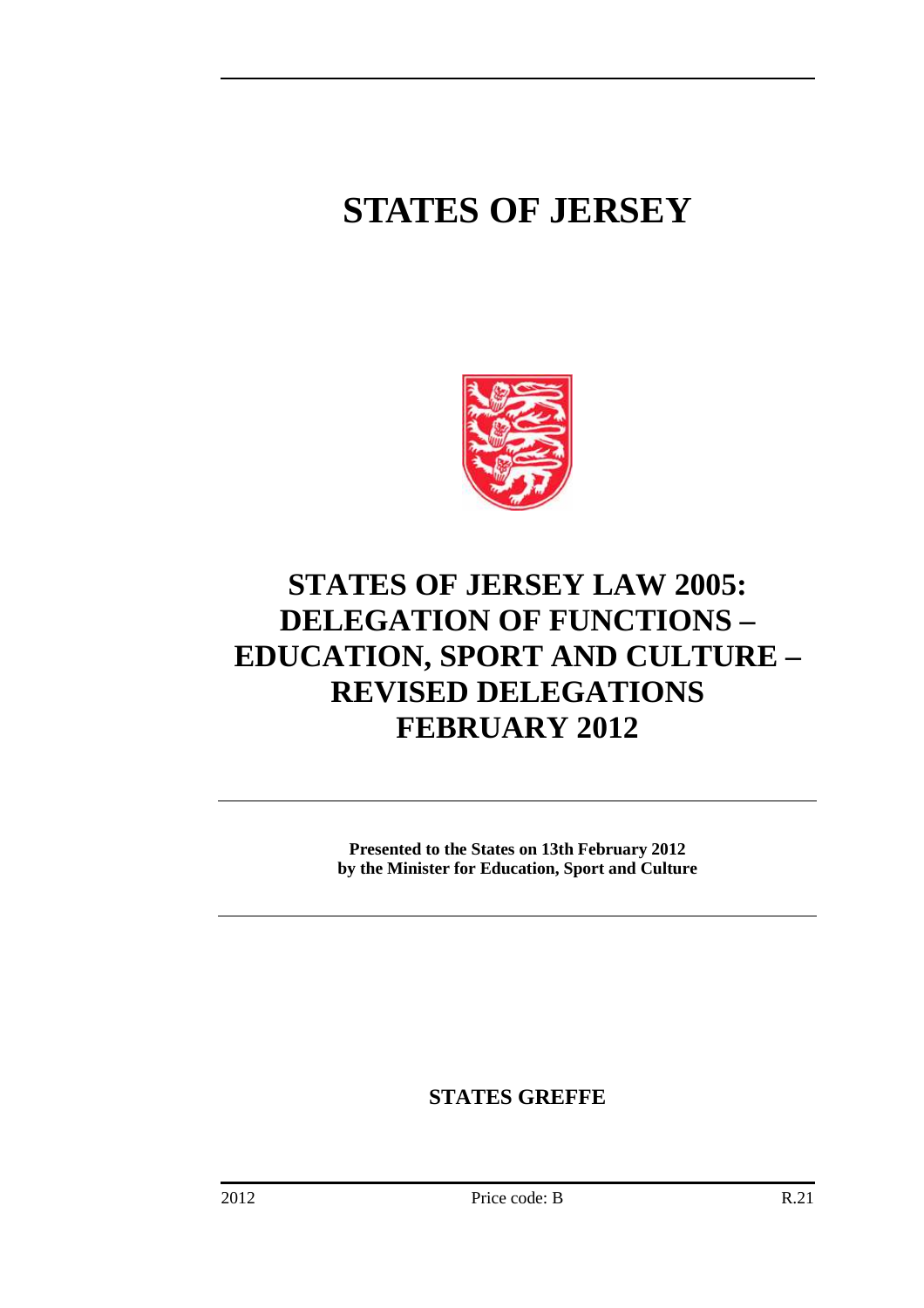#### **REPORT**

On 30th January 2012, the Minister for Education, Sport and Culture made a Ministerial Decision delegating certain of his functions under Article 28 of the States of Jersey Law 2005 (MD-ESC-2012-0002, available at www.gov.je).

The terms of the delegations, and the legislation under which those delegations were made, were recorded in a Report attached to the Ministerial Decision, as shown below –

------------------------------------------------------------------------------------------------------------

Article 28 of the States of Jersey Law 2005 permits a Minister to delegate, wholly or partly, functions to an Assistant Minister or an officer.

The Law states, *inter alia* –

#### "**28 Power of Minister to delegate functions**

- (1) A Minister may delegate, wholly or partly, functions conferred upon or vested in the Minister by or under this Law or any other enactment or any enactment of the United Kingdom having effect in Jersey, to –
	- (a) one of his or her Assistant Ministers;
	- (b) an officer.
- (2) A Minister shall not delegate
	- (a) any power to make an enactment;
	- (b) any power to decide an appeal under an enactment;
	- (c) any function the delegation of which is prohibited by an enactment.
- (3) The delegation of functions by a Minister under this Article shall not prevent the Minister exercising those functions personally."

#### **Background**

The delegation of authority in respect of a significant number of administrative areas is intended to release the Minister from potentially time-consuming business, thus enabling him to focus on matters of policy and governance with the freedom to establish framework and review administrative decisions as appropriate.

#### **Areas of delegated authority**

The attached Schedule identifies items for which Ministerial Decisions are necessary, and those which may be delegated to the Director.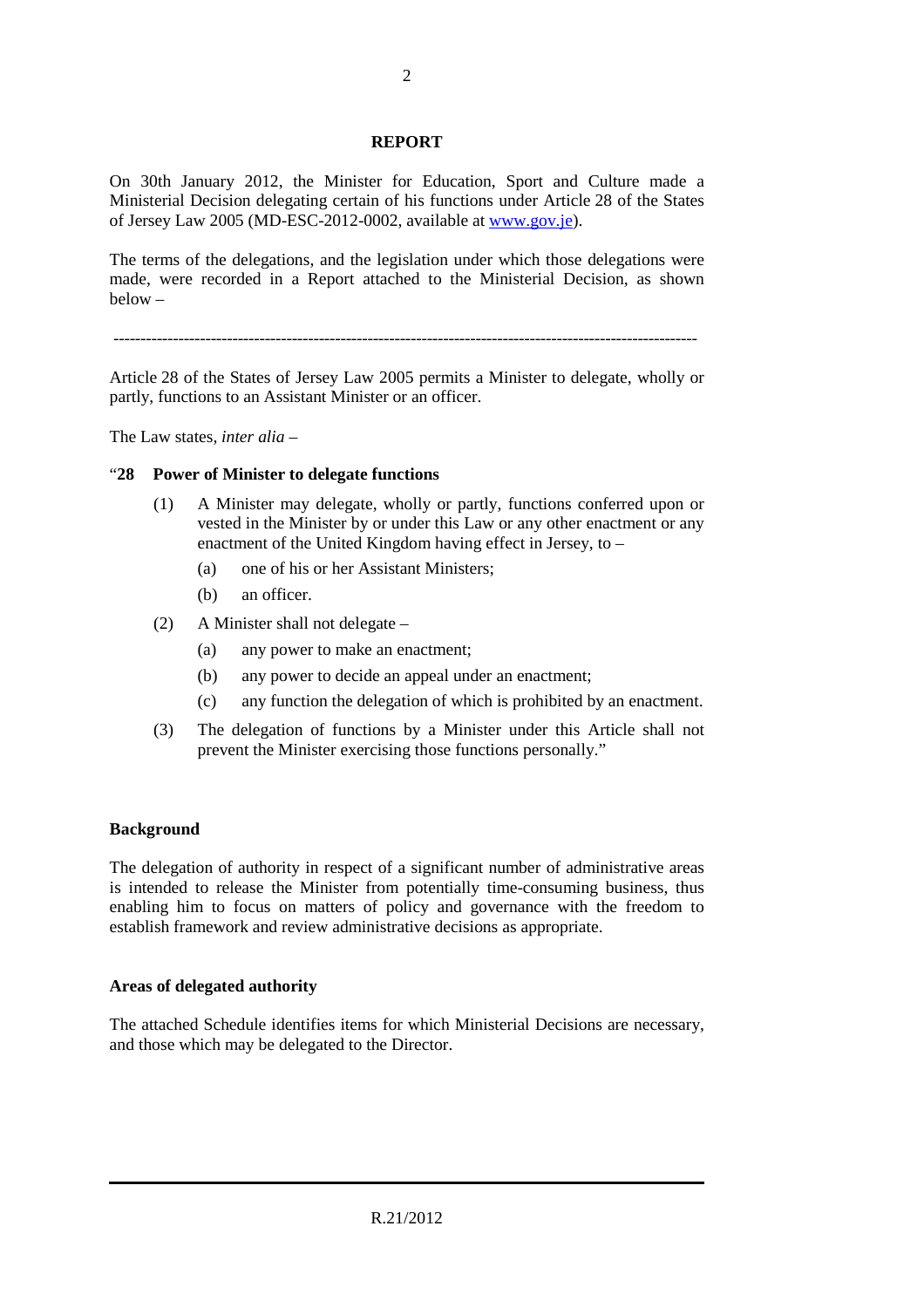The level of proposed authority for each item presumes that –

- (a) decisions made under delegated authority will be made in accordance with existing policies already approved by the Minister or the Education, Sport and Culture Committee as formerly constituted;
- (b) decisions made under delegated authority and marked by [R] in the Schedule shall be reported to the Minister at the earliest opportunity;
- (c) decisions, which may be made within existing policies but which may prove to be contentious, will be referred to the Minister as necessary; and
- (d) decisions on issues which fall outside or are not covered by existing policies, will be referred to the Minister for approval, in which circumstances the decision would be reflected in all similar circumstances.

In accordance with the requirement in Article 30 of the States of Jersey Law 2005, the Minister is presenting this Report to the States for the information of States members and the public.

The areas of delegated authority are detailed in the attached Schedule.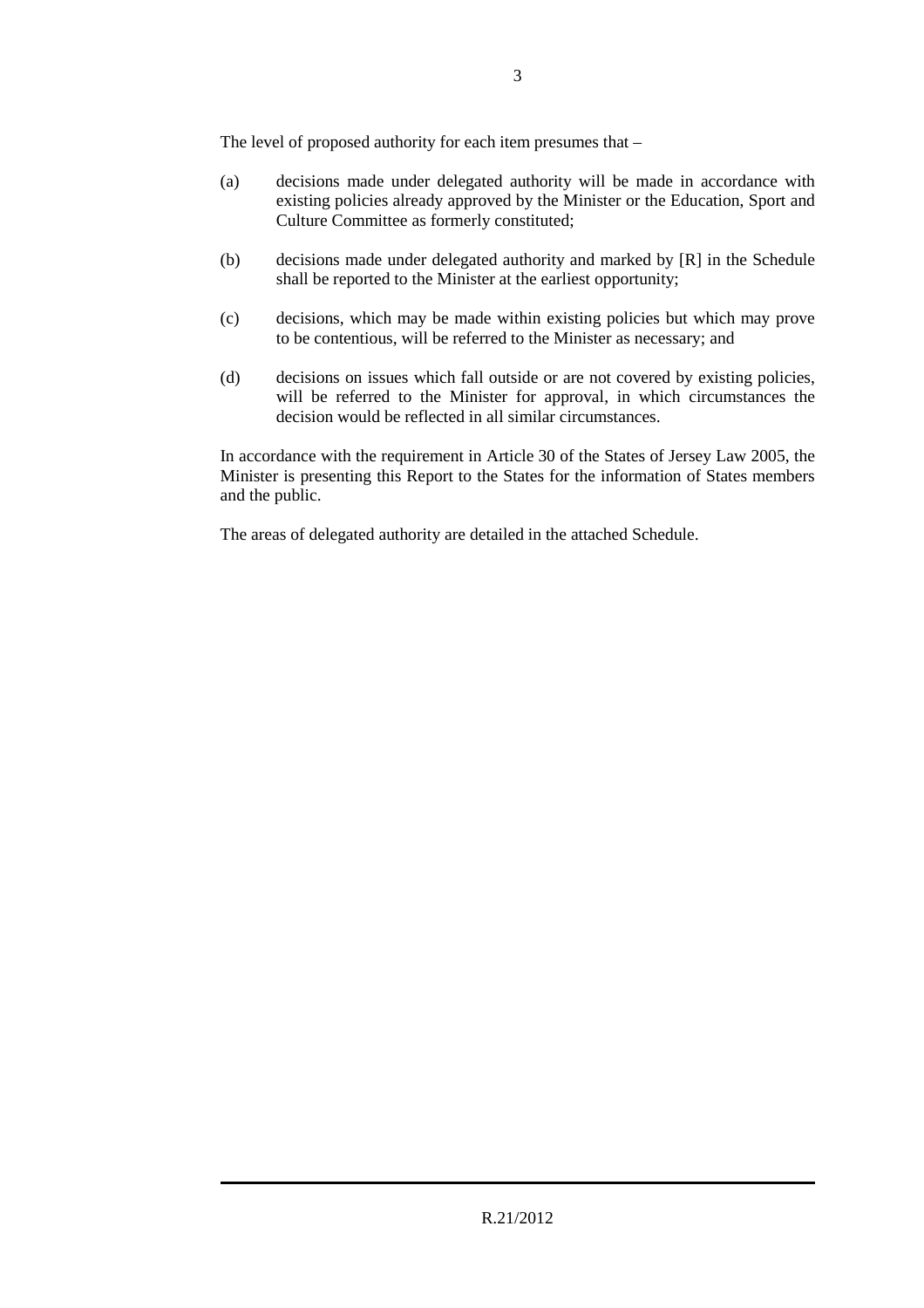#### **APPENDIX**

## **Schedule of Delegated Functions – January 2012**

## **Education, Sport and Culture**

### **RESPONSIBILITY FOR FUNCTIONS**

|    |                           |                                                     | <b>MINISTER</b> | <b>DIRECTOR</b> |
|----|---------------------------|-----------------------------------------------------|-----------------|-----------------|
| 1. | <b>SERVICE MANAGEMENT</b> |                                                     |                 |                 |
|    | 1.1                       | <b>Service Development</b>                          |                 |                 |
|    |                           |                                                     |                 |                 |
|    | (a)                       | Review and publication of achievements              | $\mathbb{R}$    |                 |
|    | (b)                       | Transfer of functions to other Ministries           | ✓               |                 |
|    | 1.2                       | <b>Strategic and Business Planning</b>              |                 |                 |
|    | (a)                       | <b>Approval of Strategic Plans</b>                  |                 |                 |
|    | (b)                       | <b>Approval of Business Plans</b>                   | $\mathbf R$     |                 |
|    | 1.3                       | <b>Revenue Budgets*</b>                             |                 |                 |
|    | (a)                       | Approval of cash limit submissions                  | $\checkmark$    |                 |
|    | (b)                       | Acceptance of Cash Limit                            | ✓               |                 |
|    | (c)                       | Approval of budgets                                 | $\mathbf R$     |                 |
|    | (d)                       | Approval of transfers including GAAP<br>adjustments | R               |                 |
|    | (e)                       | Approval of quarterly reports                       | R               | ✓               |
|    | (f)                       | Approval of final accounts                          | $\mathbf R$     | $\checkmark$    |
|    | (g)                       | Review of Audit Committee reports                   | $\mathbb{R}$    | ✓               |
|    | 1.4                       | <b>Capital Budgets*</b>                             |                 |                 |
|    | $\left( a\right)$         | Approval of Capital Programme bid<br>submissions    |                 |                 |
|    | (b)                       | Approval of Capital Programme                       |                 |                 |
|    | (c)                       | Minor Capital Allocations                           |                 |                 |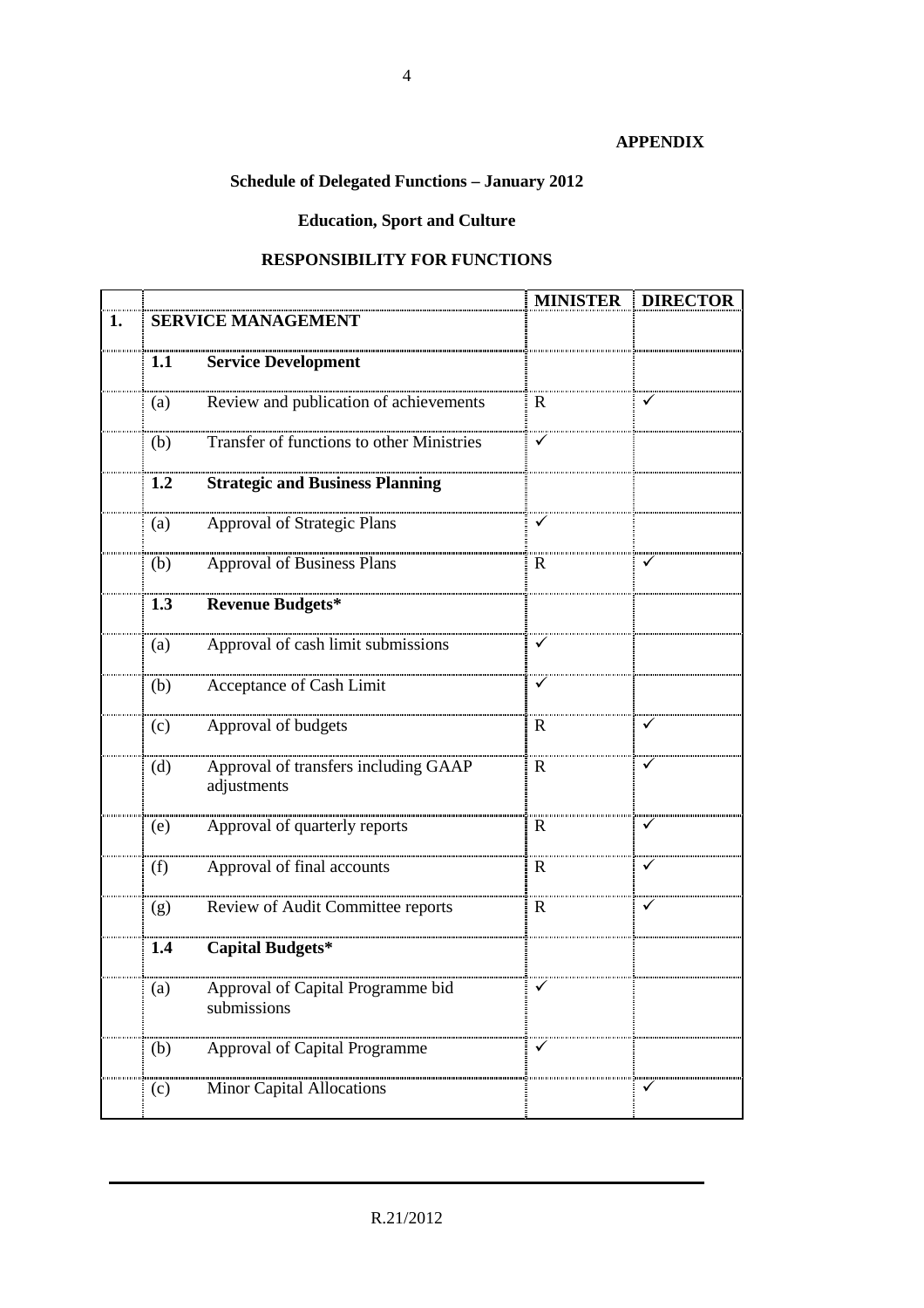|     | 1.5 Health and Safety                                           |    |   |
|-----|-----------------------------------------------------------------|----|---|
|     | (a) Approval of Policy                                          |    |   |
| (b) | Approval of Arrangements                                        |    |   |
|     | 1.6 Schools and Colleges                                        |    |   |
| (a) | Approval of policies                                            |    |   |
|     | (b) Determination of procedures                                 |    |   |
| (c) | Approval of publication of reports                              | R  |   |
| (d) | Approval of Education Supervision Order –<br>referred to courts |    |   |
| (e) | <b>School Closures</b>                                          | R  |   |
| (f) | Issuing notices in respect of private schools                   | ∴R | v |

\**Note: This takes into account the responsibilities of Chief Officers of States Departments as 'accounting officers' under the Finance Law.* 

|  | <b>MISCELLANEOUS</b> |                                                              |              |  |
|--|----------------------|--------------------------------------------------------------|--------------|--|
|  | <b>2.1</b>           | <b>Registration of Day Care Service</b><br>providers         |              |  |
|  | (a)                  | Approval of registration requirements under<br>the Law       |              |  |
|  | (b)                  | Agreement to refuse applications for<br>registration         |              |  |
|  | (c)                  | Agreement to refuse re-registration                          |              |  |
|  | (d)                  | Agreement to cancellation or termination of<br>certification | $\checkmark$ |  |
|  | $2.2^{\circ}$        | Appeals procedures                                           |              |  |
|  | (a)                  | Panel Member nominations                                     |              |  |
|  | (b)                  | Appeals hearings                                             | R            |  |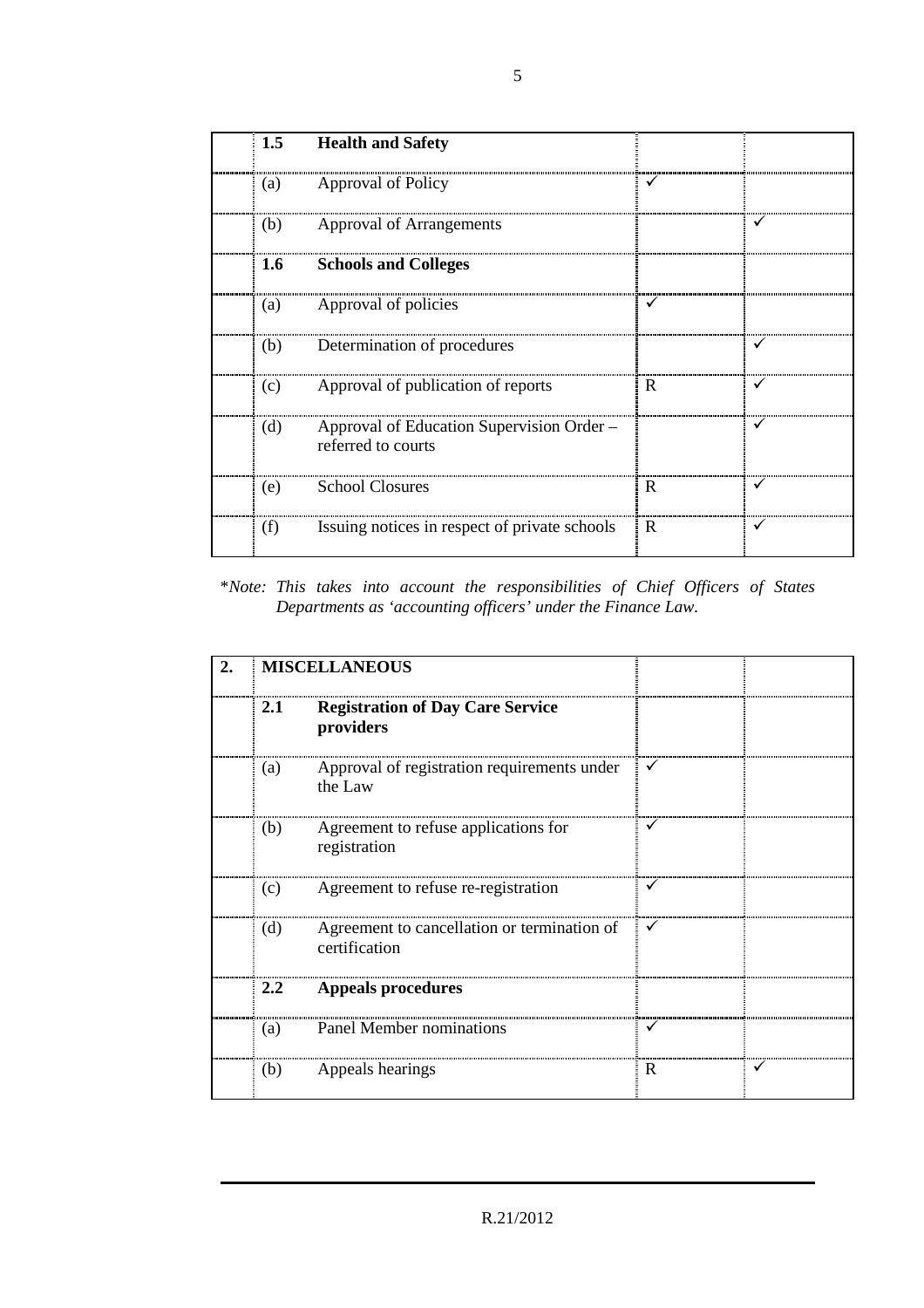| 3. | <b>FINANCE</b> |                                                                      |              |   |
|----|----------------|----------------------------------------------------------------------|--------------|---|
|    | 3.1            | <b>Debt Recovery</b>                                                 |              |   |
|    | (a)            | Recovery of debt through Petty Debts Court                           |              |   |
|    | (b)            | Writing off irrecoverable debt within agreed<br>limits               |              |   |
|    | (c)            | Writing off irrecoverable debt outside agreed $\mathbb{V}$<br>limits |              |   |
|    | 3.2            | <b>Charges</b>                                                       |              |   |
|    | (a)            | Approval of all charges (within States limits<br>or $R.P.I.$ )       | R            |   |
|    | (b)            | Approval of all charges (outside States limits<br>or $R.P.I.$ )      | $\checkmark$ |   |
|    | (c)            | Authorised signatories                                               |              | ✓ |
|    | (d)            | Approval of authorised signatories for<br>financial documents        |              |   |
|    | 3.3            | <b>Fees generally</b>                                                |              |   |
|    | (a)            | Approval of fees (within States limits or<br>$R.P.I.$ )              | $\mathbf R$  |   |
|    | (b)            | Approval of fees (outside States limits or<br>$R.P.I.$ )             | ✓            |   |

|     | <b>FEES AND GRANTS</b>                                                                      |   |  |
|-----|---------------------------------------------------------------------------------------------|---|--|
| 4.1 | <b>Grants</b>                                                                               |   |  |
| (a) | Approval of higher education awards policy $\checkmark$<br>(within States limits or R.P.I.) |   |  |
| (b) | Approval of higher education grants                                                         |   |  |
| (d) | Student scholarships                                                                        |   |  |
|     | Approval of grants to organisations                                                         | R |  |